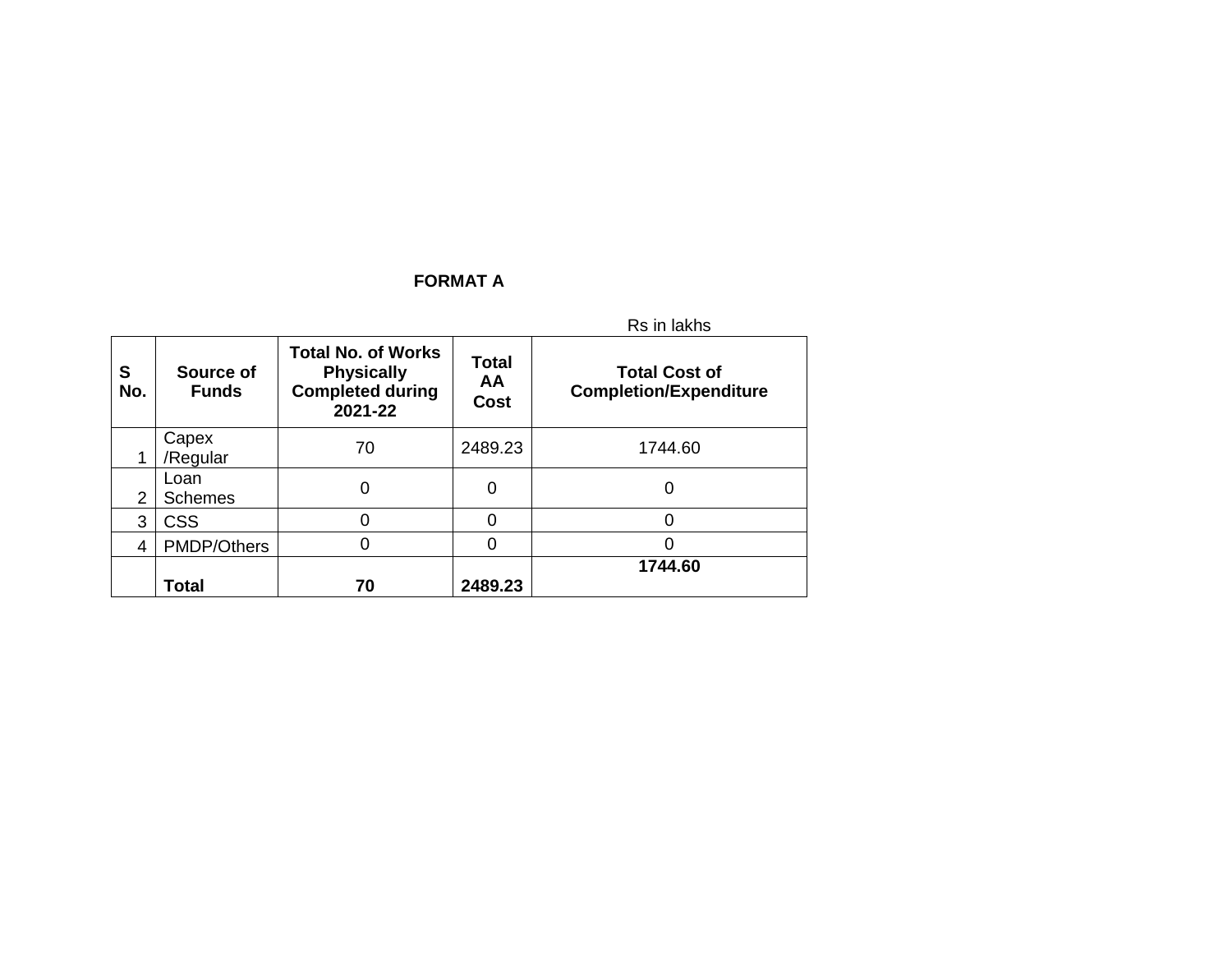|                |                         |                                                                                                                                                        |                 |                     | <b>Format B</b>                                                                  |                                                                                         |                                      |                   |                                              |                                     |                                   |
|----------------|-------------------------|--------------------------------------------------------------------------------------------------------------------------------------------------------|-----------------|---------------------|----------------------------------------------------------------------------------|-----------------------------------------------------------------------------------------|--------------------------------------|-------------------|----------------------------------------------|-------------------------------------|-----------------------------------|
| S<br>No.       | <b>Sector</b><br>/HOD   | Name of the<br><b>Work/Project</b>                                                                                                                     | Locatio<br>n    | <b>Distri</b><br>ct | <b>Source</b><br>(UT/Cap<br>ex/Loan/<br><b>CSS/PM</b><br>DP/B2V<br><b>Others</b> | <b>Executing</b><br><b>Agency</b>                                                       | <b>Date of Start</b><br>(Month/Year) | AA<br><b>Cost</b> | <b>Total</b><br>Cost<br>of<br>Comp<br>letion | <b>Date</b><br>of<br>Comp<br>letion | No. of<br><b>Benefec</b><br>aries |
|                | $\overline{2}$          | 3                                                                                                                                                      | 4               | 5                   | 6                                                                                | $\overline{7}$                                                                          | 8                                    | 9                 | 10                                           | 11                                  | 12                                |
|                | Horticulture<br>Kashmir | <b>Establishment of Walnut</b><br>Nursery Zawoora (Public<br>Sector)                                                                                   | Zawoora         | Srinag<br>ar        | Capex                                                                            | Executive<br>Engineer,<br><b>P&amp;M</b><br>Construction<br><b>Division</b><br>Srinagar | 2018                                 | 498.00            | 315.85                                       | Mar-<br>22                          | Nil                               |
| $\overline{2}$ | Horticulture<br>Kashmir | Providing and fixing of<br>chain link fencing around<br>fruit plant nursery<br>TehsilbaghGanderbal<br>including construction of<br>bathroom/Store Shed | Tehsilbag<br>h. | Gande<br>rbal       | Capex                                                                            | Executive<br>Engineer,<br>P&M<br>Construction<br><b>Division</b><br>Srinagar            | 2018                                 | 65.40             | 57.00                                        | Mar-<br>22                          | Nil                               |
| 3              | Horticulture<br>Kashmir | Providing /Fixing of chian<br>link fencing at Fruit Plant<br><b>Nursery Tral</b>                                                                       | Tral            | Pulwa<br>ma         | Capex                                                                            | Executive<br>Engineer,<br><b>P&amp;M</b><br>Construction<br><b>Division</b><br>Srinagar | 2021                                 | 13.00             | 18.59                                        | Mar-<br>22                          | Nil                               |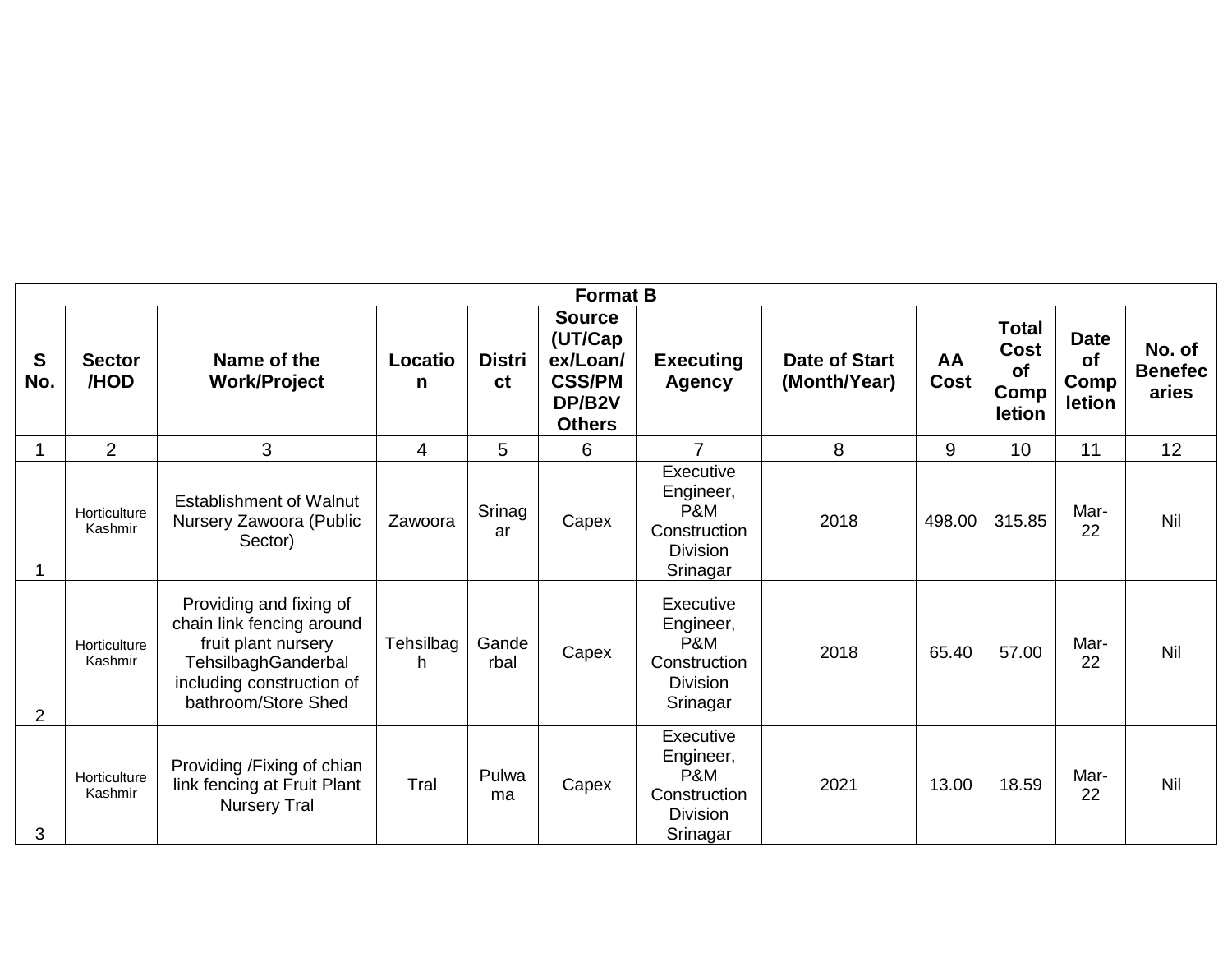| 4              | Horticulture<br>Kashmir | Repair/Renovation of<br>office buildig of Farm<br>Manager Zainapora                      | Zainapor<br>a | Shopia<br>n.         | Capex | Executive<br>Engineer,<br>P&M<br>Construction<br><b>Division</b><br>Srinagar | 2021 | 5.00 | 4.36  | Mar-<br>22 | Nil |
|----------------|-------------------------|------------------------------------------------------------------------------------------|---------------|----------------------|-------|------------------------------------------------------------------------------|------|------|-------|------------|-----|
| 5              | Horticulture<br>Kashmir | Repair/Renovation of Soil<br><b>Testing Laboratory</b><br>(Building) Rajbagh<br>Srinagar | Rajbagh       | Srinag<br>ar         | Capex | Executive<br>Engineer,<br>P&M<br>Construction<br><b>Division</b><br>Srinagar | 2021 | 5.00 | 2.96  | Mar-<br>22 | Nil |
| 6              | Horticulture<br>Kashmir | Repair/Renovation of<br>HDO office building at<br>Shopian                                | Shopian       | Shopia<br>n          | Capex | Executive<br>Engineer,<br>P&M<br>Construction<br><b>Division</b><br>Srinagar | 2021 | 4.00 | 3.66  | Mar-<br>22 | Nil |
| $\overline{7}$ | Horticulture<br>Kashmir | Repair/Renovation of<br>CHO office building at<br>Baramulla                              | Sopore        | <b>Baram</b><br>ulla | Capex | Executive<br>Engineer,<br>P&M<br>Construction<br><b>Division</b><br>Srinagar | 2021 | 6.00 | 3.865 | Mar-<br>22 | Nil |
| 8              | Horticulture<br>Kashmir | Repair/Renovation of Fruit<br><b>Preservation Centre at</b><br>Lalmandi Srinagar         | Lalmandi      | Srinag<br>ar         | Capex | Executive<br>Engineer,<br>P&M<br>Construction<br><b>Division</b><br>Srinagar | 2021 | 5.00 | 3.70  | Mar-<br>22 | Nil |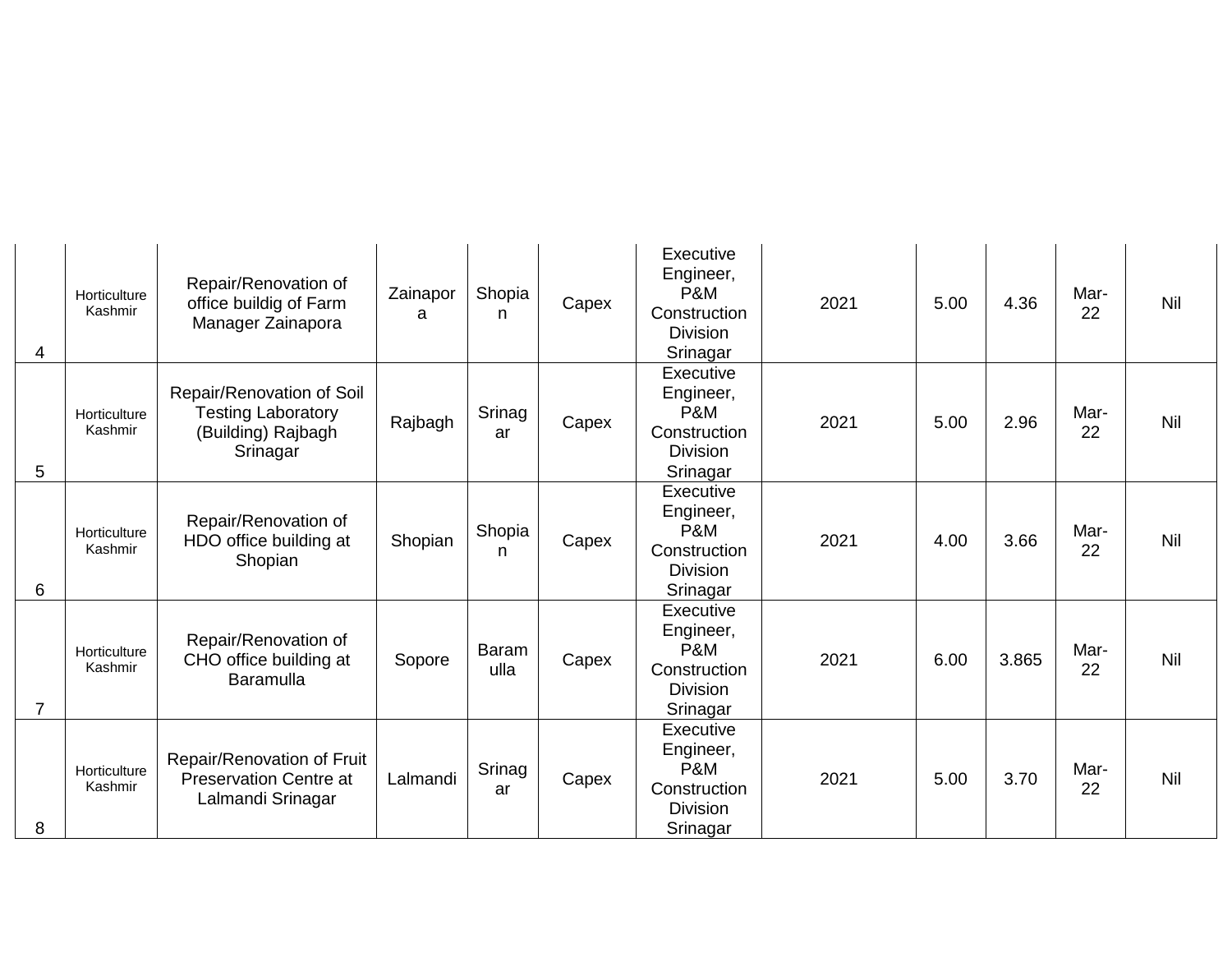| 9  | Horticulture<br>Kashmir | Repair/Renovation of<br>CHO office Building at<br>Shopian                           | Shopian       | Shopia<br>n          | Capex | Executive<br>Engineer,<br>P&M<br>Construction<br><b>Division</b><br>Srinagar | 2021       | 6.00   | 5.11  | Mar-<br>22    | Nil   |
|----|-------------------------|-------------------------------------------------------------------------------------|---------------|----------------------|-------|------------------------------------------------------------------------------|------------|--------|-------|---------------|-------|
| 10 | P&M                     | Balance work of<br>Macdamization of F&V<br>Market Kulgam                            | Kulgam        | Kulga<br>m           | Capex | Executive<br>Engineer<br><b>HPM Kashmir</b>                                  | $21 - Jun$ | 100.75 | 86.25 | $21 -$<br>Sep | 2000  |
| 11 | P&M                     | <b>Extention of Truss of</b><br>Auction Phad at F&V<br><b>Market Charereishrief</b> | <b>Budgam</b> | <b>Budga</b><br>m    | Capex | Executive<br>Engineer<br><b>HPM Kashmir</b>                                  | 18-Nov     | 33.00  | 27.64 | 19-Jul        | 14000 |
| 12 | P&M                     | Constt of conference Hall<br>at F&V Market Sopore                                   | Baramull<br>a | <b>Baram</b><br>ulla | Capex | Executive<br>Engineer<br><b>HPM Kashmir</b>                                  | 20-Jan     | 35.00  | 32.00 | 20-Jul        | 25000 |
| 13 | P&M                     | Constt of walling in F&V<br>Market Batingoo                                         | Anantnag      | Anant<br>nag         | Capex | Executive<br>Engineer<br><b>HPM Kashmir</b>                                  | 21-Sep     | 14.00  | 11.00 | $22 -$<br>Feb | 21000 |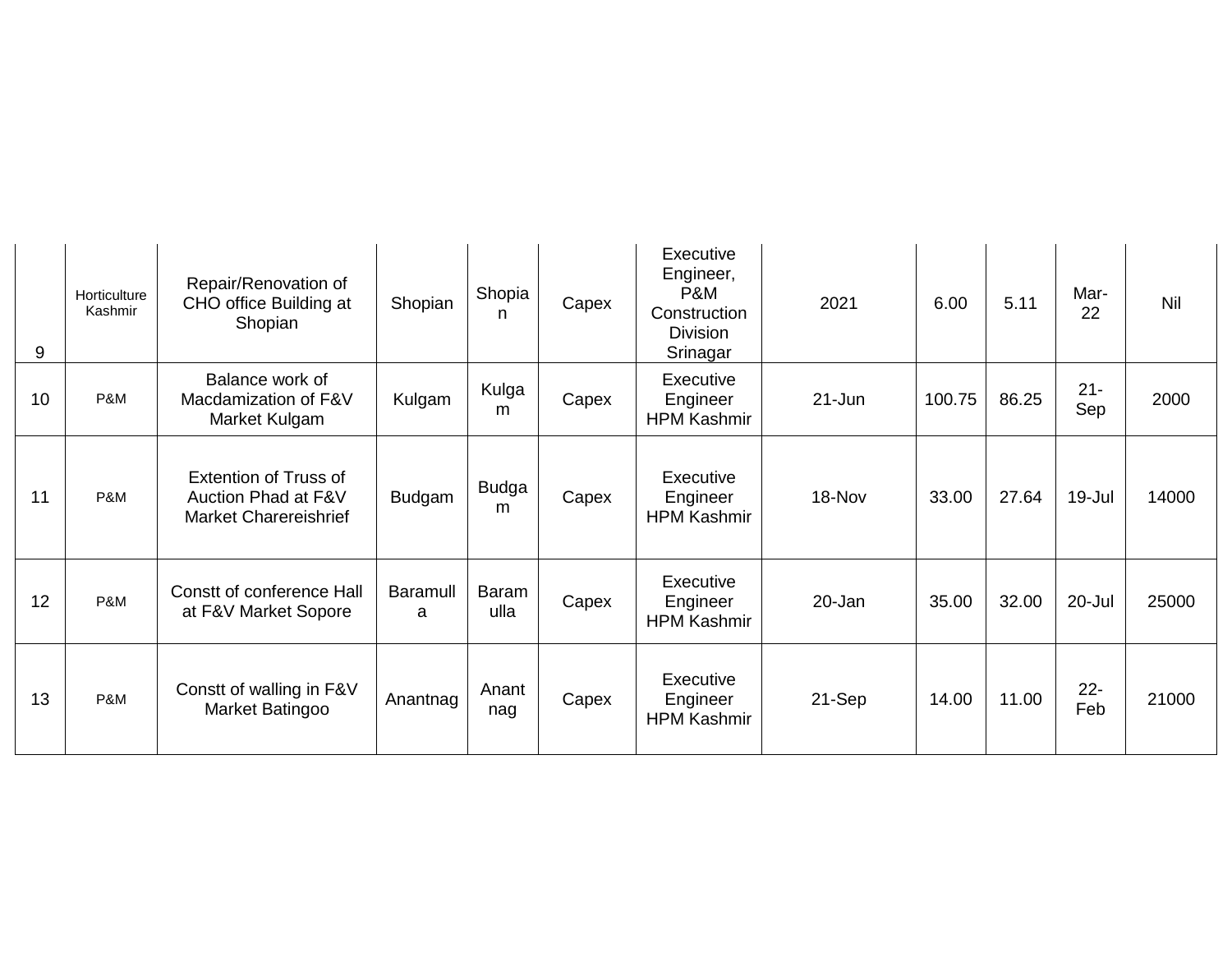| 14 | P&M | Extention of approach<br>road of F&V Market<br>Kulgam                                            | Kulgam               | Kulga<br>m           | Capex | Executive<br>Engineer<br><b>HPM Kashmir</b> | $21 - Feb$ | 5.00  | 3.67  |               | 10000 |
|----|-----|--------------------------------------------------------------------------------------------------|----------------------|----------------------|-------|---------------------------------------------|------------|-------|-------|---------------|-------|
| 15 | P&M | Demarcation/Fencing of<br>additional acquired land at<br>F&V MaketPulwama                        | Pulwama              | Pulwa<br>ma          | Capex | Executive<br>Engineer<br><b>HPM Kashmir</b> | $21 - Feb$ | 30.00 | 10.00 | $22 -$<br>Mar | 10000 |
| 16 | P&M | Illumination of F&V Market<br>Parimpora Srinagar                                                 | Srinagar             | Srinag<br>ar         | Capex | Executive<br>Engineer<br><b>HPM Kashmir</b> | $21 - Feb$ | 15.00 | 8.91  | $21 -$<br>Mar | 14000 |
| 17 | P&M | Extention of Power supply<br>to under developed area<br>of F&V Market Sopore                     | Sopore               | Baram<br>ulla        | Capex | Executive<br>Engineer<br><b>HPM Kashmir</b> | 21-Feb     | 8.00  | 7.69  | $21 - Jun$    | 17000 |
| 18 | P&M | P/F of Chain link fencing<br>of newly acquired land at<br><b>F&amp;V Market Baramulla</b>        | <b>Baramull</b><br>a | Baram<br>ulla        | Capex | Executive<br>Engineer<br><b>HPM Kashmir</b> | 21-Feb     | 20.00 | 10.00 | $21 -$<br>Mar | 11000 |
| 19 | P&M | <b>Extention of Power Supply</b><br>to underdeveloped area of<br><b>F&amp;V Market Baramulla</b> | <b>Baramull</b><br>a | <b>Baram</b><br>ulla | Capex | Executive<br>Engineer<br><b>HPM Kashmir</b> | 21-Feb     | 8.00  | 7.94  | $21 - Jun$    | 8000  |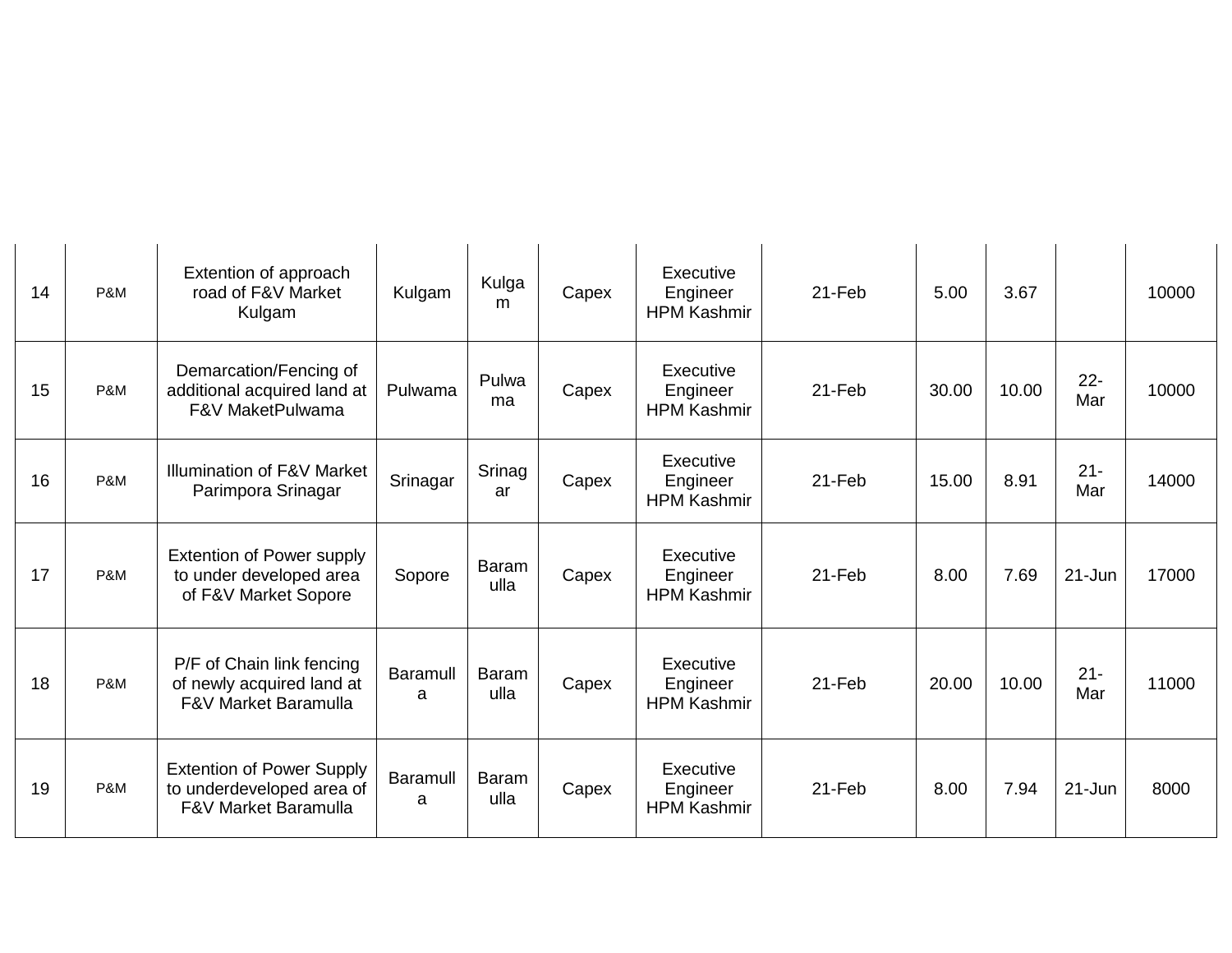| 20 | P&M | Development of newly<br>acquired land at F&V<br>Market PrichooPulwama<br><b>BWO Earth work</b> | Pirchoo              | Pulwa<br>ma   | Capex | Executive<br>Engineer<br><b>HPM Kashmir</b> | 21-Mar     | 20.00  | 7.35   | $22 -$<br>Mar | 15000 |
|----|-----|------------------------------------------------------------------------------------------------|----------------------|---------------|-------|---------------------------------------------|------------|--------|--------|---------------|-------|
| 21 | P&M | Development works of<br>F&V Market Parimpora                                                   | Srinagar             | Srinag<br>ar  | Capex | Executive<br>Engineer<br><b>HPM Kashmir</b> | 21-Aug     | 83.00  | 36.85  | $22 -$<br>Mar | 21000 |
| 22 | P&M | Development works of<br><b>F&amp;V Market Sopore</b>                                           | Sopore               | Baram<br>ulla | Capex | Executive<br>Engineer<br><b>HPM Kashmir</b> | $21 -$ Jul | 57.40  | 13.77  | $22 -$<br>Mar | 20000 |
| 23 | P&M | Development works of<br><b>F&amp;V Market Handwara</b>                                         | Handawa<br>ra        | Kupwa<br>ra   | Capex | Executive<br>Engineer<br><b>HPM Kashmir</b> | $21 - Aug$ | 152.00 | 142.00 | $22 -$<br>Mar | 2000  |
| 24 | P&M | Development works of<br>F&V Market Kupwara                                                     | Kupwara              | Kupwa<br>ra   | Capex | Executive<br>Engineer<br><b>HPM Kashmir</b> | 21-Sep     | 12.00  | 6.66   | $21 -$<br>Dec | 15000 |
| 25 | P&M | Fencing of Adm Block<br>including repair &<br>renovation of F&V Market<br><b>Baramulla</b>     | <b>Baramull</b><br>a | Baram<br>ulla | Capex | Executive<br>Engineer<br><b>HPM Kashmir</b> | $21 - Aug$ | 5.00   | 3.64   | 21-Oct        | 12000 |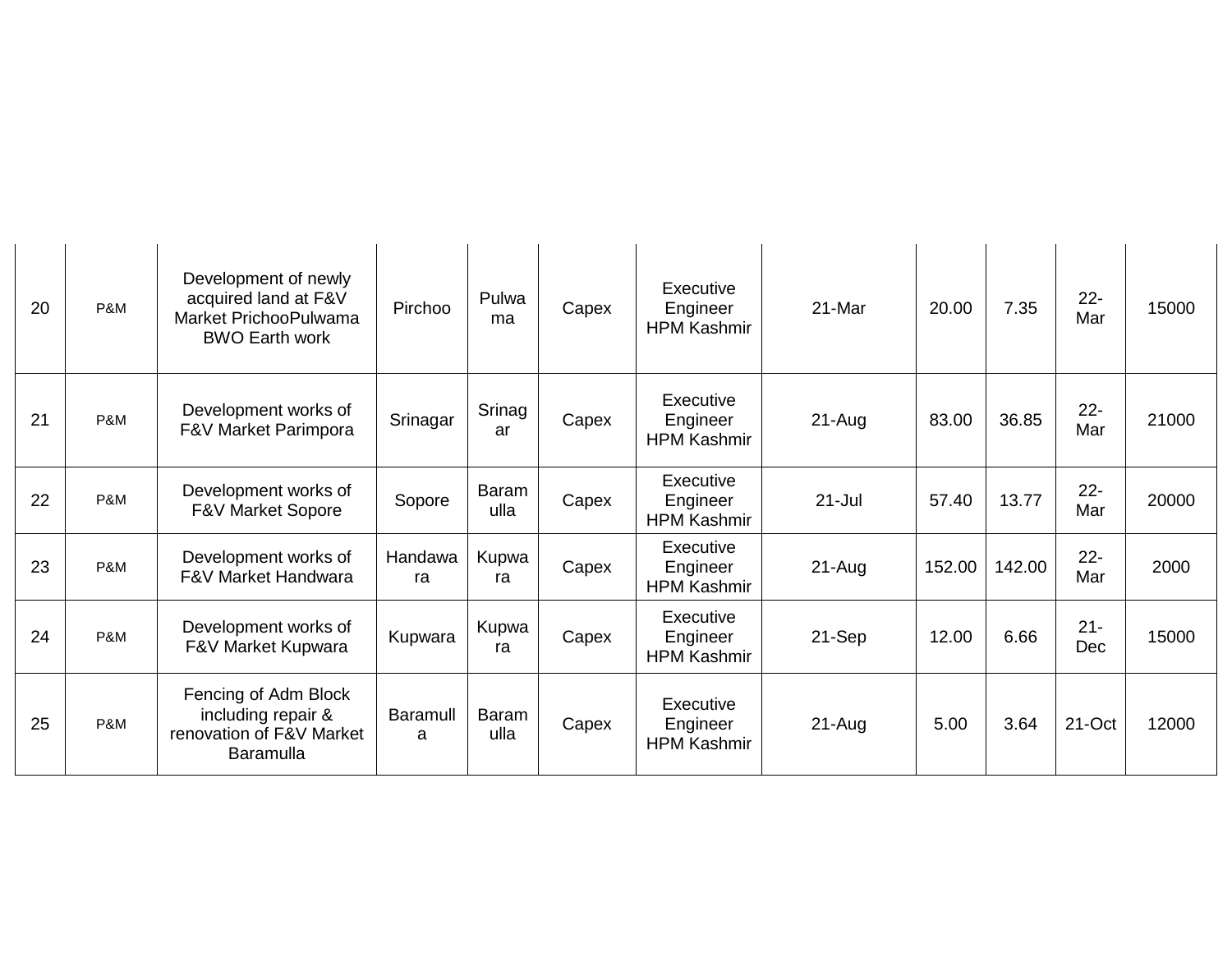| 26 | P&M | Upgradation / Repair of old<br>Lavatory Block and Guard<br>Room at Zaznaganderbal                  | Ganderb<br>al      | Gande<br>rbal     | Capex | Executive<br>Engineer<br><b>HPM Kashmir</b> | $21 - Jun$ | 6.00  | 4.25  | $22 -$<br>Mar | 14000 |
|----|-----|----------------------------------------------------------------------------------------------------|--------------------|-------------------|-------|---------------------------------------------|------------|-------|-------|---------------|-------|
| 27 | P&M | Upgradation of Adm block<br>at F&V Market zaloosa,<br>Chareireshrief                               | Chareires<br>hrief | <b>Budga</b><br>m | Capex | Executive<br>Engineer<br><b>HPM Kashmir</b> | $21-Auq$   | 3.00  | 1.99  | $21 -$<br>Dec | 23000 |
| 28 | P&M | Completion of walling<br>work of<br>fencing/Macadamization&<br>drainage of F&V Market<br>kulgam    | Kulgam             | Kulga<br>m        | Capex | Executive<br>Engineer<br><b>HPM Kashmir</b> | $21 -$ Jul | 18.00 | 7.71  | $22 -$<br>Dec | 25000 |
| 29 | P&M | <b>Upgradation BWO</b><br>earthfilling/GSB of<br>additional acquired land at<br>F&V Market Pulwama | Pulwama            | Pulwa<br>ma       | Capex | Executive<br>Engineer<br><b>HPM Kashmir</b> | 20-Mar     | 60.00 | 18.88 | $21 -$<br>Mar | 12000 |
| 30 | P&M | Development works of<br>F&V Market AglarShopian                                                    | Shopian            | Shopia<br>n       | Capex | Executive<br>Engineer<br><b>HPM Kashmir</b> | $21-Auq$   | 77.00 | 52.33 | $22 -$<br>Mar | 30000 |
| 31 | P&M | Demarcation of proposed<br>mandi at<br>NadkhaiBandipora                                            | Nadkhai            | Bandip<br>ora     | Capex | Executive<br>Engineer<br><b>HPM Kashmir</b> | $21 -$ Jul | 40.00 | 5.60  | $22 -$<br>Mar | 15000 |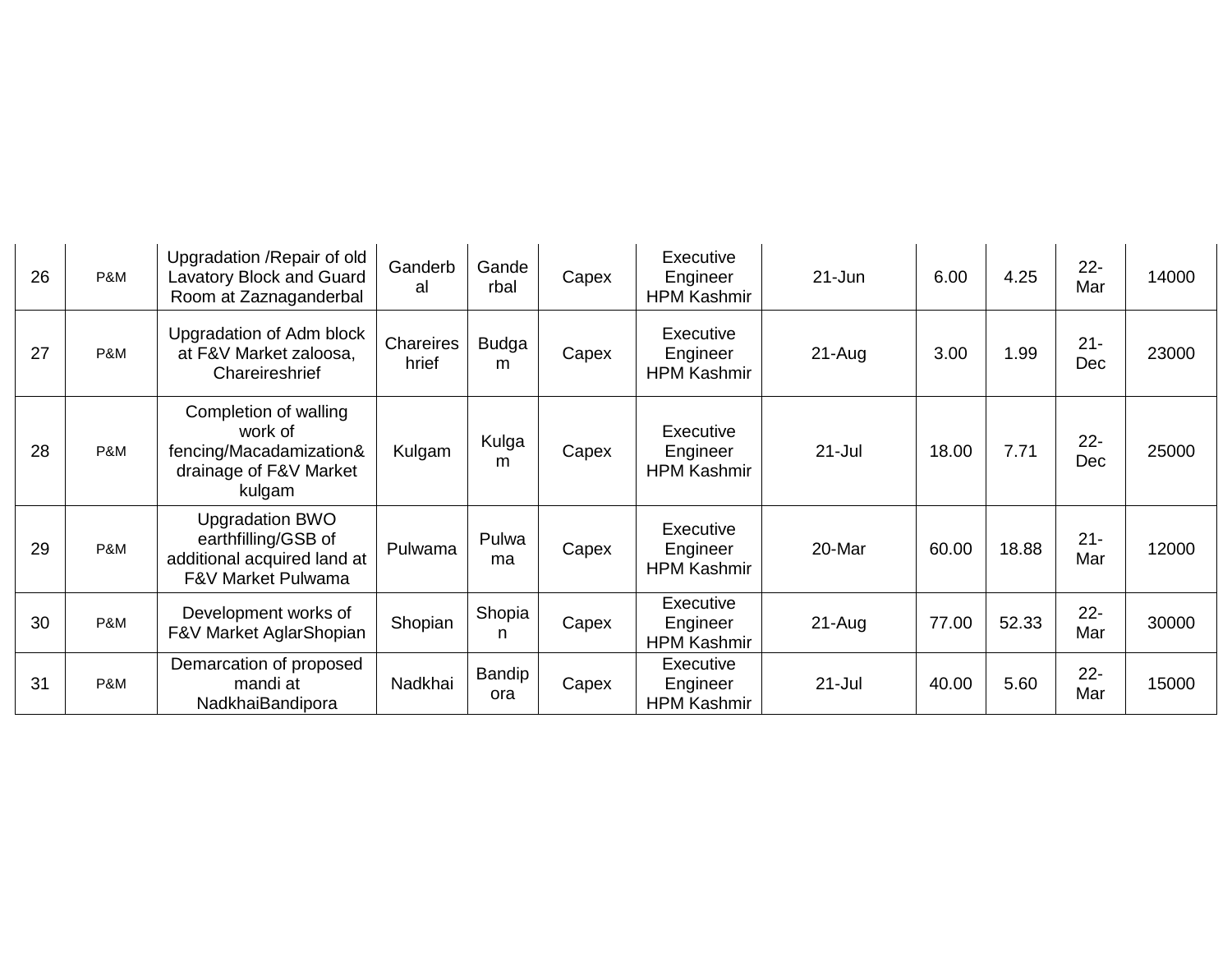| 32 | P&M | <b>Market Intervention</b><br>Scheme (Support)-<br>Kulgam, Anantnag and<br>Shopian                                    | Kulgam,<br>Anantnag<br>and<br>Shopian | Kulga<br>m,<br>Anant<br>nag<br>and<br>Shopia<br>n | Capex | Executive<br>Engineer<br><b>HPM Kashmir</b> | 2019-20    | 118.20 | 118.20 | 2020-<br>21    | 25000 |
|----|-----|-----------------------------------------------------------------------------------------------------------------------|---------------------------------------|---------------------------------------------------|-------|---------------------------------------------|------------|--------|--------|----------------|-------|
| 33 | P&M | Providing and fixing of<br>vedeo conferencing<br>system and allied works at<br>directorate of Horticulture<br>Rajbagh | Rajbagh                               | Srinag<br>ar                                      | Capex | Executive<br>Engineer<br><b>HPM Kashmir</b> | 21-Mar     | 8.56   | 8.29   | $21 -$<br>Sep  | 100   |
| 34 | P&M | Upgradation of<br>Bathrooms, faceliftingetc in<br>directorate of Horticulture<br>Rajbagh                              | Rajbagh                               | Srinag<br>ar                                      | Capex | Executive<br>Engineer<br><b>HPM Kashmir</b> | $21-Aug$   | 13.00  | 10.00  | $22 -$<br>Mar  | 2000  |
| 35 | P&M | Installation of High mast<br>lights/Flood lights in F&V<br><b>Market Narwal</b>                                       | Narwal                                | Jamm<br>u                                         | Capex | Executive<br>Engineer<br>HPM Jammu          | 21-Jan     | 10.00  | 8.48   | 22/03/<br>2021 | 5000  |
| 36 | P&M | Completion of over head<br>water Tank & water<br>distribution system in F&V<br>Market Rajouri                         | Rajouri                               | Rajour                                            | Capex | Executive<br>Engineer<br><b>HPM Jammu</b>   | $21 -$ Jul | 22.55  | 16.74  | $22 -$<br>Feb  | 1500  |
| 37 | P&M | <b>Construction of Adm</b><br>Block/Auction Phar in F&V<br><b>Market Poonch</b>                                       | Poonch                                | Poonc<br>h                                        | Capex | Executive<br>Engineer<br>HPM Jammu          | $21-Auq$   | 11.00  | 4.50   | $22 -$<br>Mar  | 2000  |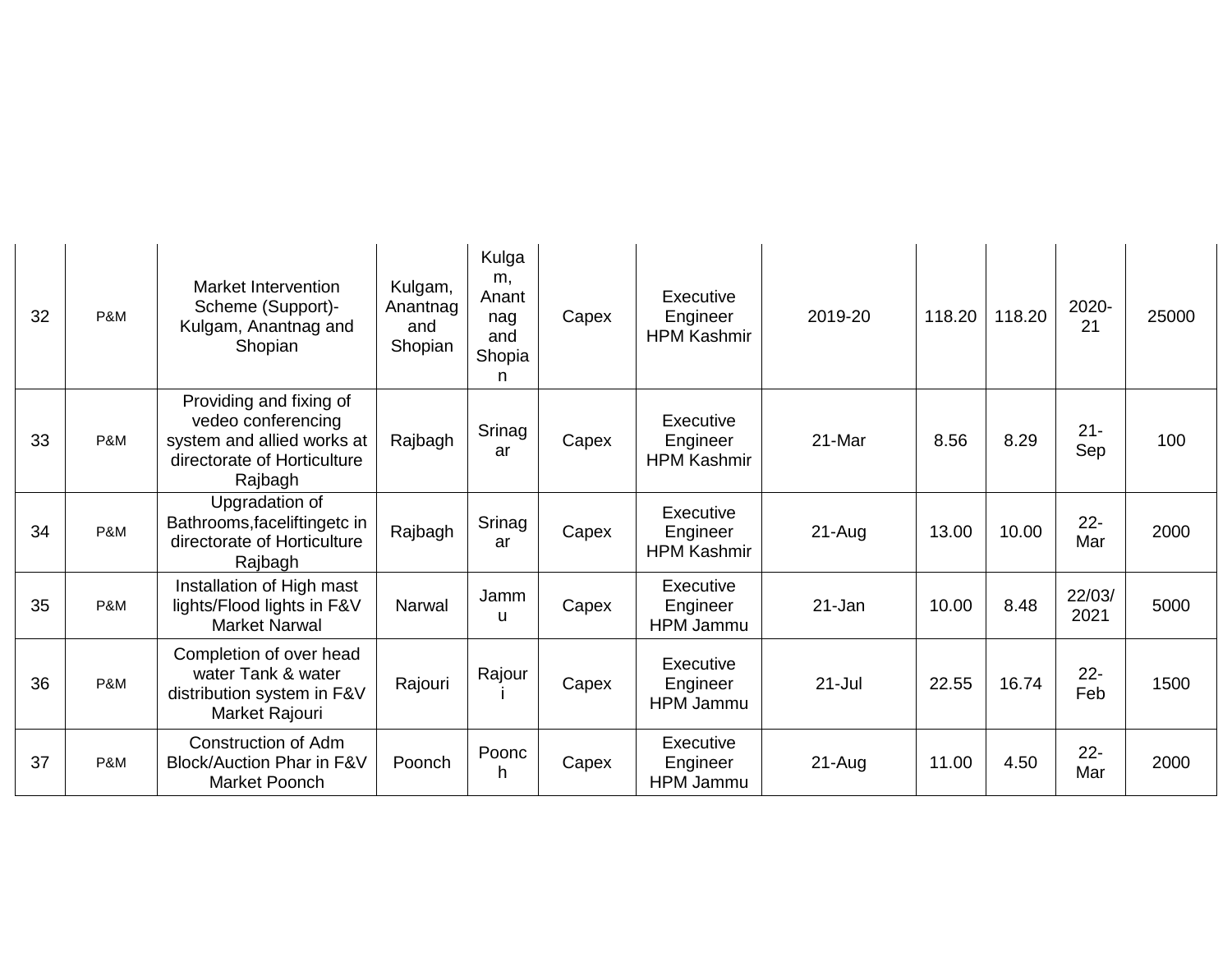| 38 | P&M | Constt of chain link<br>fencing in F&V Market<br>Rajouri     | Rajouri | Rajour       | Capex | Executive<br>Engineer<br>HPM Jammu | $21 -$ Jul | 18.46 | 13.50 | $22 -$<br>Feb  | 1000 |
|----|-----|--------------------------------------------------------------|---------|--------------|-------|------------------------------------|------------|-------|-------|----------------|------|
| 39 | P&M | Constt of CLF in F&V<br>Market Garian, Udhampur              | Udhampu | Udha<br>mpur | Capex | Executive<br>Engineer<br>HPM Jammu | $21 -$ Jul | 13.00 | 8.65  | $22 -$<br>Mar  | 1500 |
| 40 | P&M | Dev works of<br>ApnimandiBani, Kathua                        | Bani    | Kathu<br>a   | Capex | Executive<br>Engineer<br>HPM Jammu | 24/02/2021 | 20.00 | 15.00 | $21 -$<br>Aug  | 1500 |
| 41 | P&M | Protection Work in F&V<br>Market Doda                        | Doda    | Doda         | Capex | Executive<br>Engineer<br>HPM Jammu | $21 - Jun$ | 6.00  | 5.04  | 19/07/<br>2021 | 1000 |
| 42 | P&M | C/walling and construction<br>of drain in<br>apnimandiTapyal | Tapyal  | Samb<br>a    | Capex | Executive<br>Engineer<br>HPM Jammu | 21-Aug     | 18.50 | 9.21  | $22 -$<br>Mar  | 1500 |
| 43 | P&M | Development of F&V<br>Market Udhampur                        | Udhampu | Udha<br>mpur | Capex | Executive<br>Engineer<br>HPM Jammu | 05.10.2021 | 58.00 | 30.00 | 25.03.<br>2022 | 2000 |
| 44 | P&M | Dev works of apnimandi<br>Mari Reasi                         | Reasi   | Reasi        | Capex | Executive<br>Engineer<br>HPM Jammu | 13/2/2020  | 14.00 | 11.19 | 20-Oct         | 2200 |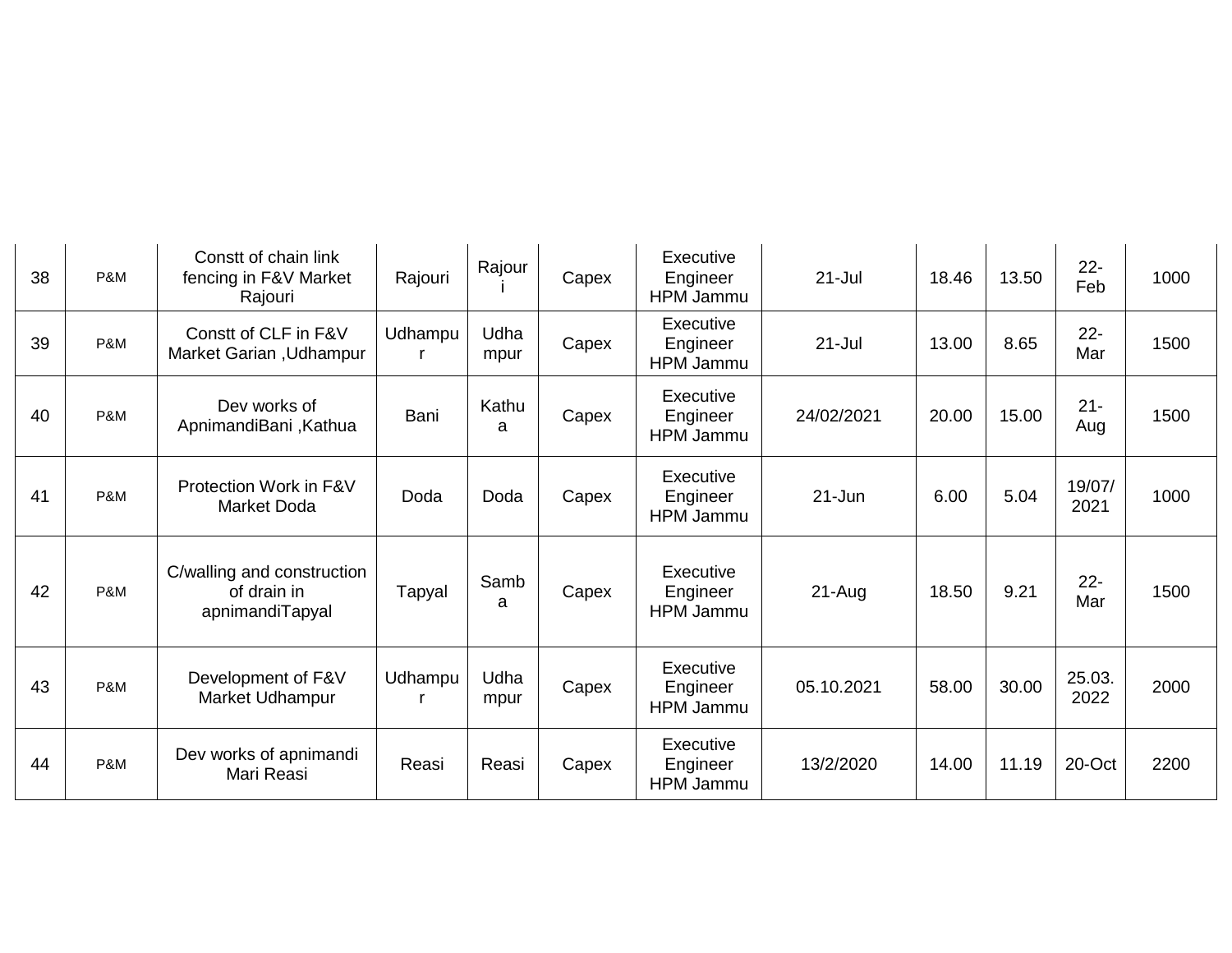| 45 | P&M | Dev of F&V Market Batote                                                       | Ramban  | Ramb<br>an  | Capex | Executive<br>Engineer<br>HPM Jammu        |            | 46.04 | 46.05 | $22 -$<br>Mar  | 1200            |
|----|-----|--------------------------------------------------------------------------------|---------|-------------|-------|-------------------------------------------|------------|-------|-------|----------------|-----------------|
| 46 | P&M | Development of F&V<br><b>Market Doda</b>                                       | Doda    | Doda        | Capex | Executive<br>Engineer<br><b>HPM Jammu</b> | 02.10.2021 | 62.00 | 37.00 | 30.03.<br>2022 | 2000            |
| 47 | P&M | Development works of<br>F&V Market Rajouri                                     | Rajouri | Rajour      | Capex | Executive<br>Engineer<br><b>HPM Jammu</b> | 22-Oct     | 5.00  | 3.50  | $22 -$<br>Mar  | 2000            |
| 48 | P&M | Development of F&V<br><b>Market Poonch</b>                                     | Poonch  | Poonc<br>h. | Capex | Executive<br>Engineer<br>HPM Jammu        | 04.10.2021 | 85.00 | 44.16 | 30.03.<br>2022 | 3000            |
| 49 | P&M | Development of F&V<br>Market Kathua                                            | Kathua  | Kathu<br>a  | Capex | Executive<br>Engineer<br>HPM Jammu        | 18.10.2021 | 80.00 | 49.50 | 15.11.<br>2021 | 2000            |
| 50 | P&M | Upgradation / Renovation<br>of infrastructure in existing<br>KissanGhar, Delhi | Delhi   | Delhi       | Capex | Executive<br>Engineer<br>HPM Jammu        | 21-Oct     | 40.00 | 23.22 | $22 -$<br>Mar  | Languishi<br>ng |
| 51 | P&M | Toilet block at F&V Market<br>Tapyal, Samba                                    | Tapyal  | Samb<br>a   | Capex | Executive<br>Engineer<br>HPM Jammu        | 18/08/2021 | 6.00  | 4.00  | 31/03/<br>2021 | 2000            |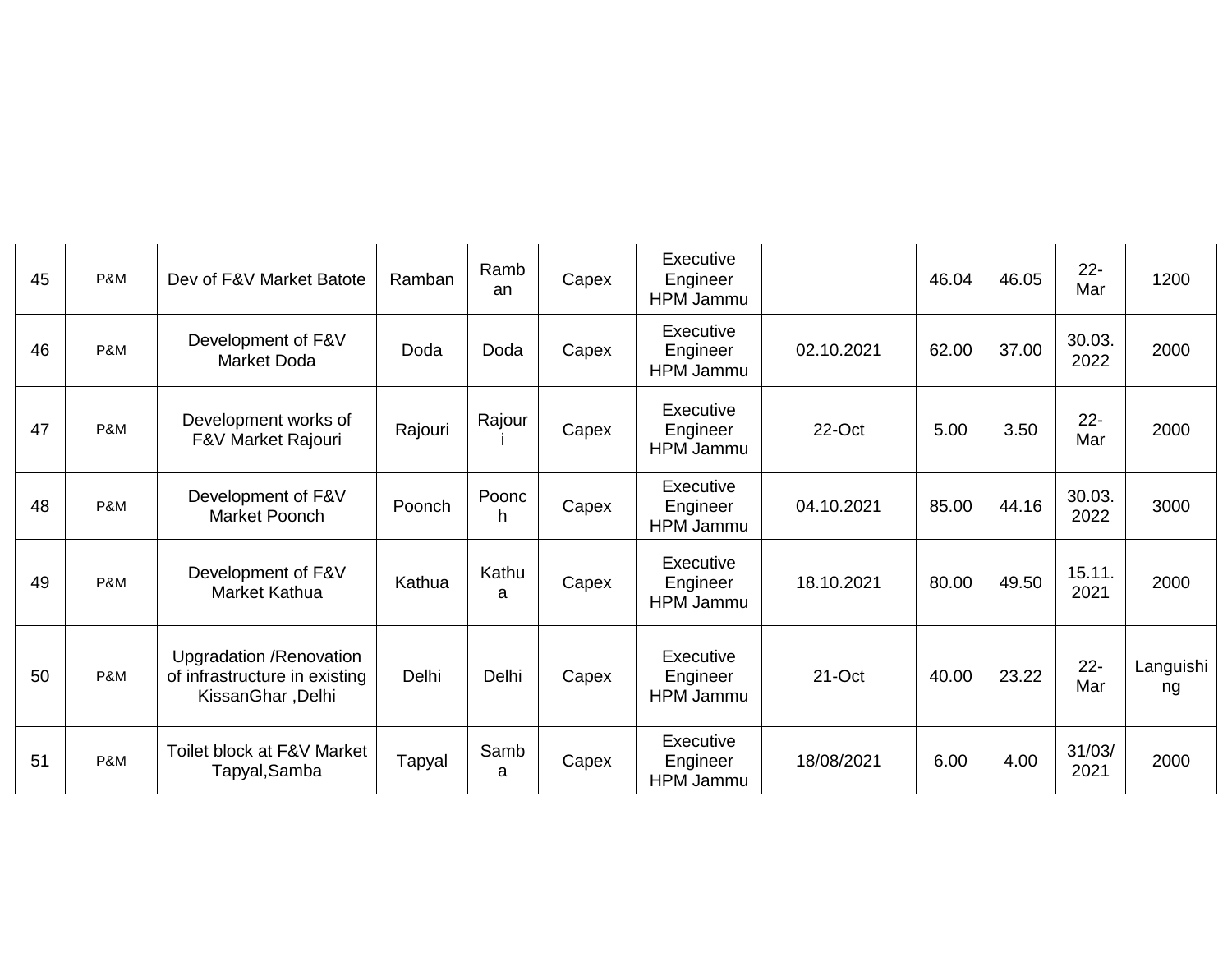| 52 | P&M                                       | Facelifting of F&V<br>MktAkhnoor                                                                                                                                                       | Akhnoor      | Jamm<br>u     | Capex | Executive<br>Engineer<br>HPM Jammu                        | $21 -$ Jul | 4.65   | 4.65   | $21 -$ Jul | 1500                                                                                                                                                   |
|----|-------------------------------------------|----------------------------------------------------------------------------------------------------------------------------------------------------------------------------------------|--------------|---------------|-------|-----------------------------------------------------------|------------|--------|--------|------------|--------------------------------------------------------------------------------------------------------------------------------------------------------|
| 53 | <b>JKHPMC</b>                             | Design, Costruction,<br>Providing, Erecting and<br>Commssioning of<br><b>Corrugated Box</b><br>Manufacturing Unit of<br>packing capacity of 65000<br>MT of Apple at<br>Doabagh, Sopore | Nadihal      | Baram<br>ulla | Capex | M/s<br>Machinery<br>Mart,<br>Tengpora By<br>Pass Srinagar | May-20     | 135.00 | 135.00 | Feb-<br>22 | <b>CBC</b><br>unit<br>expected<br>to cater<br>the<br>demand<br>of apple<br>cardboar<br>d boxes<br>in sopore<br>and its<br>adjoining<br>catcheme<br>nts |
| 54 | Director<br>Horticulture,<br>Jammu        | <b>Chain Link Fencing</b><br>around GFPN Basht,<br>Udhampur                                                                                                                            | <b>Basht</b> | Udha<br>mpur  | Capex | <b>REW</b><br>(Udhampur)                                  | 2020-21    | 20.00  | 16.35  |            |                                                                                                                                                        |
| 55 | <b>Director</b><br>Horticulture,<br>Jammu | <b>Chain Link Fencing</b><br>around GFPN, Mansar,<br>Udhampur                                                                                                                          | Mansar       | Udha<br>mpur  | Capex | <b>REW</b><br>(Udhampur)                                  | 2020-21    | 10.60  | 8.34   | 31.03.2022 | $rac{4}{z}$                                                                                                                                            |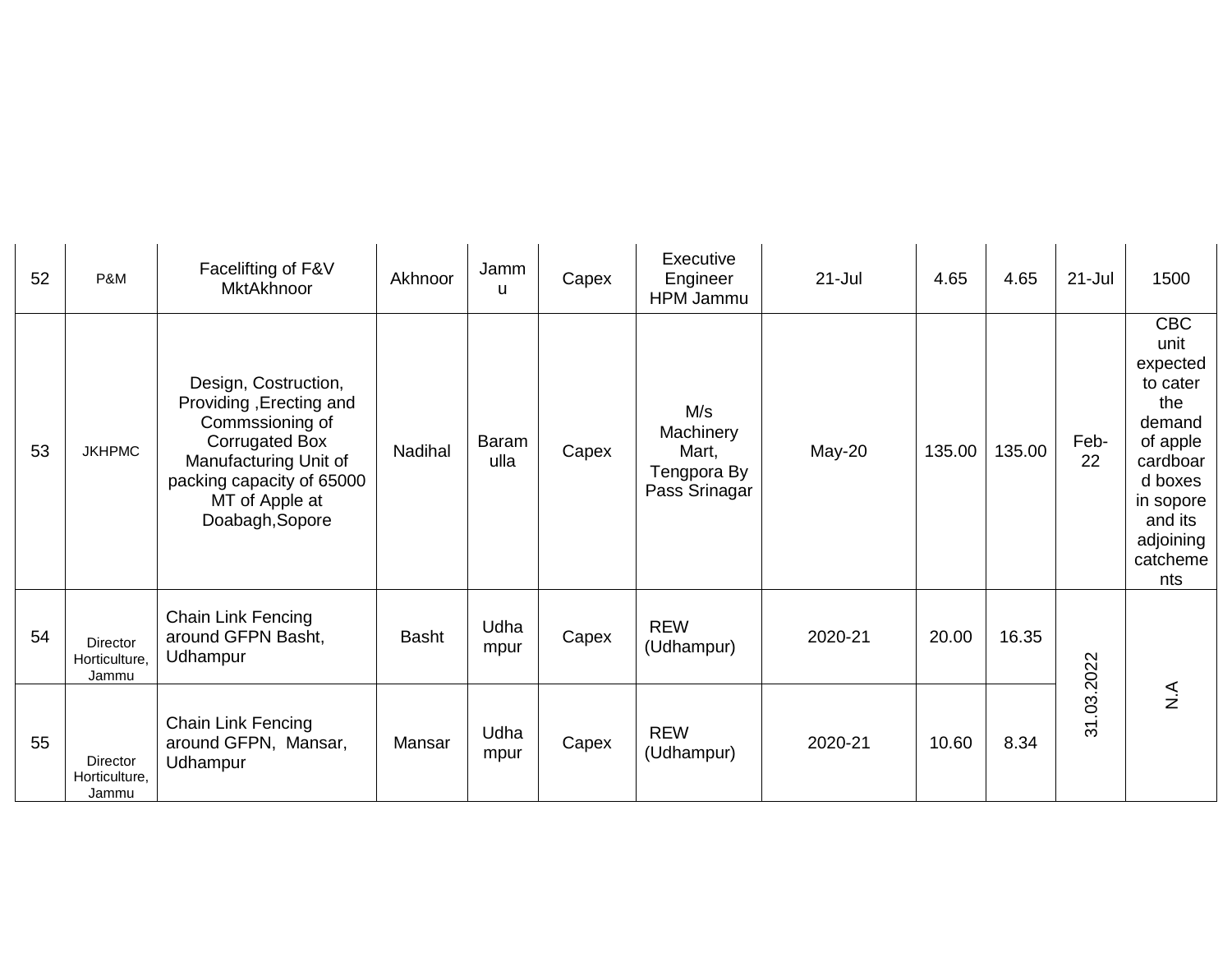| 56 | Director<br>Horticulture,<br>Jammu | Chain Link Fencing<br>around GFPN Satyan,<br>Udhampur | Satyan,<br>Ramnaga             | Udha<br>mpur | Capex | <b>REW</b><br>(Udhampur) | 2020-21 | 22.00 | 17.72 |
|----|------------------------------------|-------------------------------------------------------|--------------------------------|--------------|-------|--------------------------|---------|-------|-------|
| 57 | Director<br>Horticulture,<br>Jammu | <b>Construction of Mali Hut</b><br>Mansar, Udhampur   | Mansar                         | Udha<br>mpur | Capex | <b>REW</b><br>(Udhampur) | 2020-21 | 32.27 | 29.76 |
| 58 | Director<br>Horticulture,<br>Jammu | <b>Construction of Mali Hut</b><br>DagoziBagh, Reasi  | DagoziBa<br>gh                 | Reasi        | Capex | REW (Reasi)              | 2020-21 | 19.96 | 19.96 |
| 59 | Director<br>Horticulture,<br>Jammu | Chain Link Fencing<br>around GFPN, Kheleni,<br>Doda   | Kheleni                        | Doda         | Capex | REW (Doda)               | 2020-21 | 17.99 | 17.18 |
| 60 | Director<br>Horticulture,<br>Jammu | Aluminium Partition at<br>CHO Office, Jammu           | <b>CHO</b><br>Office,<br>Jammu | Jamm<br>u    | Capex | Ex En P&M<br>Jammu       | 2021-22 | 10.00 | 3.43  |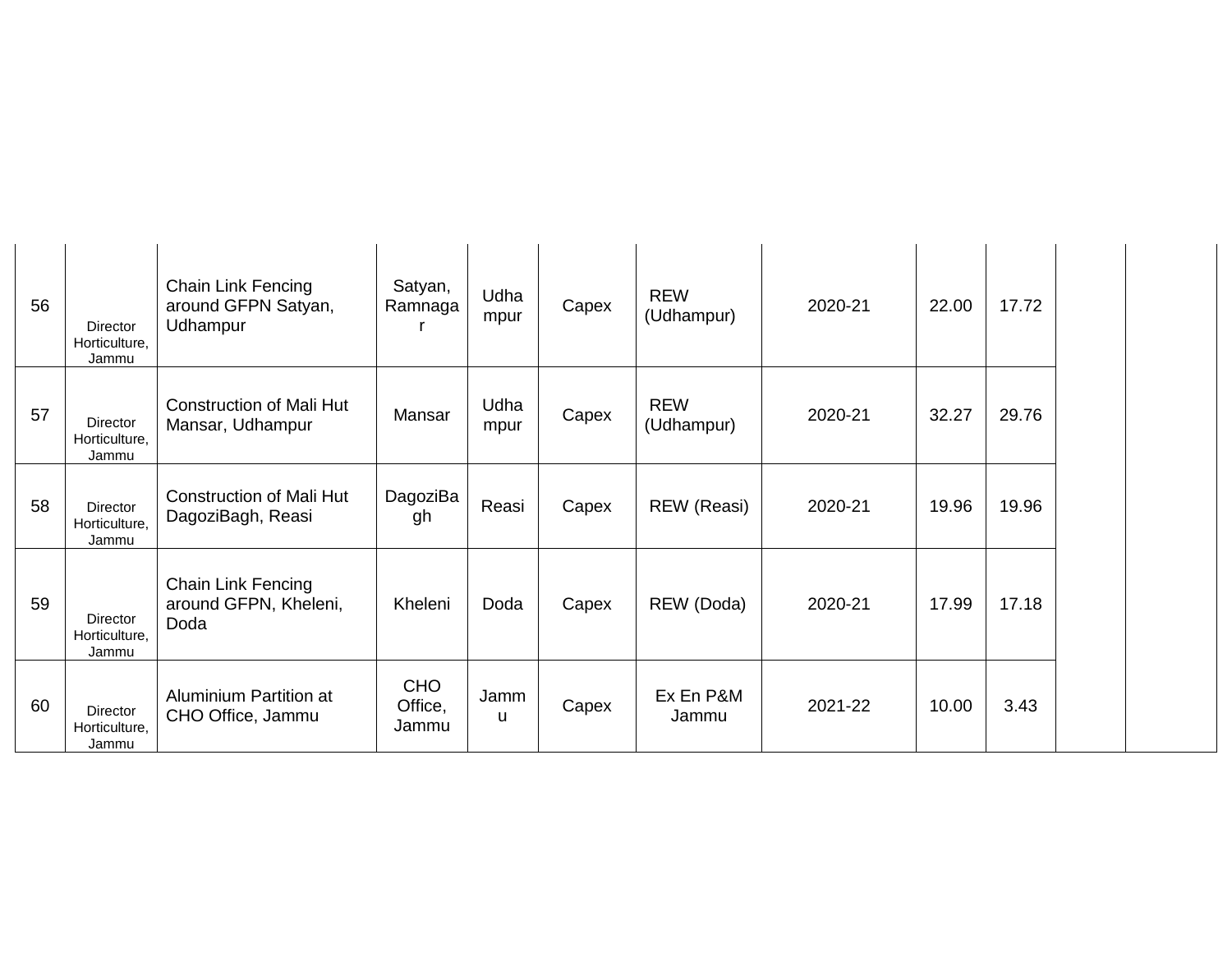| 61 | <b>Director</b><br>Horticulture,<br>Jammu | <b>Chain Link Fencing</b><br>around GFPN<br>Ganderwan, Jammu                       | Ganderw<br>an                  | Jamm<br>u  | Capex | Ex En P&M<br>Jammu        | 2021-22 | 25.00 | 14.00 |
|----|-------------------------------------------|------------------------------------------------------------------------------------|--------------------------------|------------|-------|---------------------------|---------|-------|-------|
| 62 | Director<br>Horticulture,<br>Jammu        | Installation of Three<br><b>Phase Power Connection</b><br>at GFPN Vijaypur, Samba  | Vijaypur                       | Samb<br>a  | Capex | Ex En REW<br>(Samba)      | 2021-22 | 2.00  | 1.85  |
| 63 | Director<br>Horticulture,<br>Jammu        | Const. of Room &<br>Washroom at CHO Office,<br>Kathua                              | <b>CHO</b><br>Office<br>Kathua | Kathu<br>a | Capex | <b>REW</b><br>(Kathua)    | 2021-22 | 10.00 | 6.38  |
| 64 | Director<br>Horticulture,<br>Jammu        | <b>Chain Link Fencing</b><br>around Saj, Rajouri                                   | Saj                            | Rajour     | Capex | <b>REW</b><br>(Rajouri)   | 2021-22 | 16.00 | 11.71 |
| 65 | <b>Director</b><br>Horticulture,<br>Jammu | Upgradatiom of Farmer's/<br><b>Trainees Trainining</b><br>Institute at ACHD Ramban | <b>ACHD</b><br>Ramban          | Ramb<br>an | Capex | <b>PWD</b><br>(Ramban)    | 2021-22 | 20.00 | 18.41 |
| 66 | Director<br>Horticulture,<br>Jammu        | <b>Chain Link Fencing</b><br>around GFPN<br>KotliBhaderwah                         | KotliBhad<br>erwah             | Doda       | Capex | <b>PWD</b><br>(Bhaderwah) | 2021-22 | 35.00 | 22.90 |